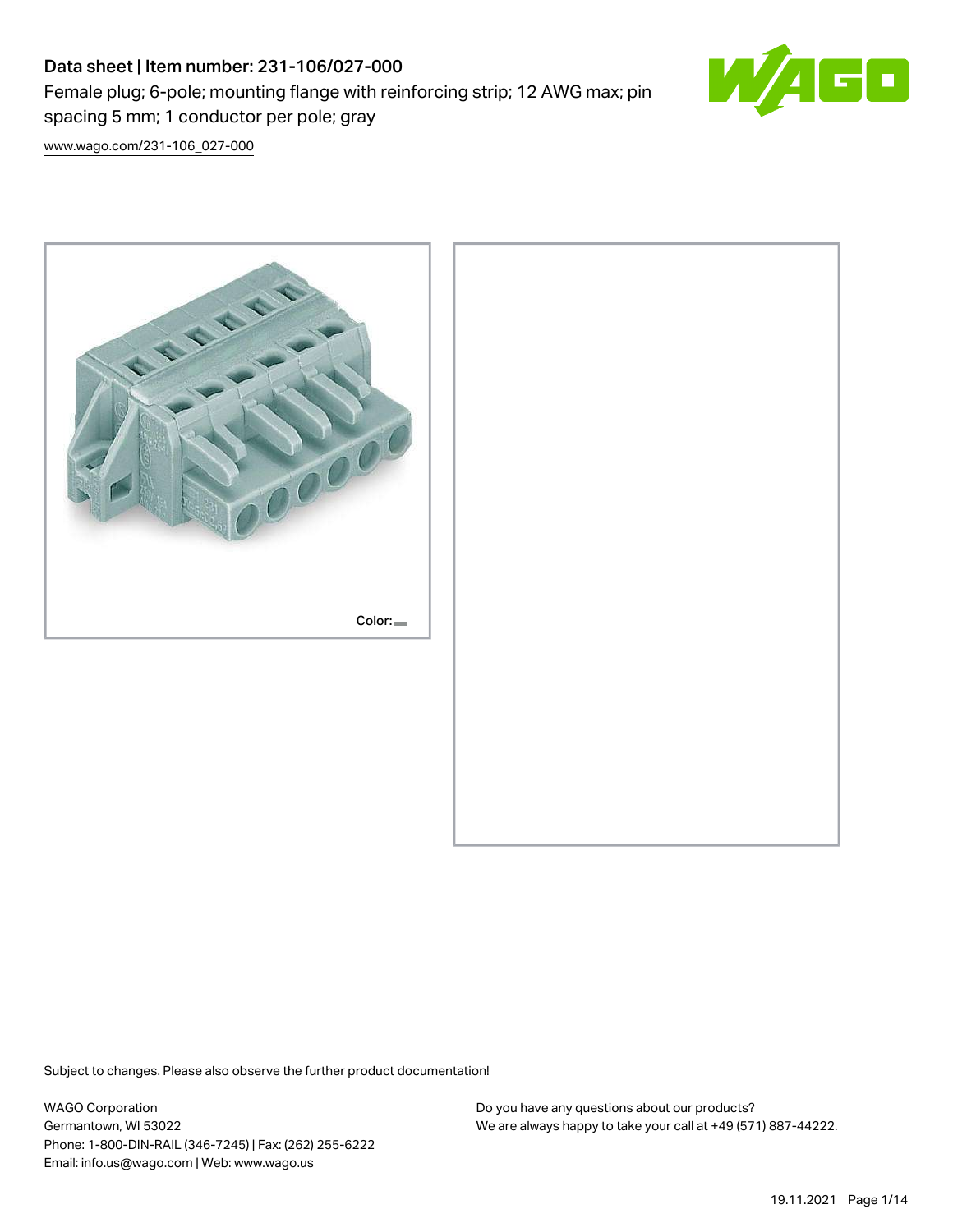

### Dimensions in mm

 $L_1$  = (pole no. x pin spacing) + 3 mm

 $L_2$  = (pole no. x pin spacing) + 8.8 mm

 $L_3$  = (pole no. x pin spacing) + 14.8 mm

2- to 3-pole female connectors – one latch only

### Item description

- Universal connection for all conductor types  $\blacksquare$
- Easy cable pre-assembly and on-unit wiring via vertical and horizontal CAGE CLAMP<sup>®</sup> actuation П

.<br>Subject to changes. Please also observe the further product documentation!

WAGO Corporation Germantown, WI 53022 Phone: 1-800-DIN-RAIL (346-7245) | Fax: (262) 255-6222 Email: info.us@wago.com | Web: www.wago.us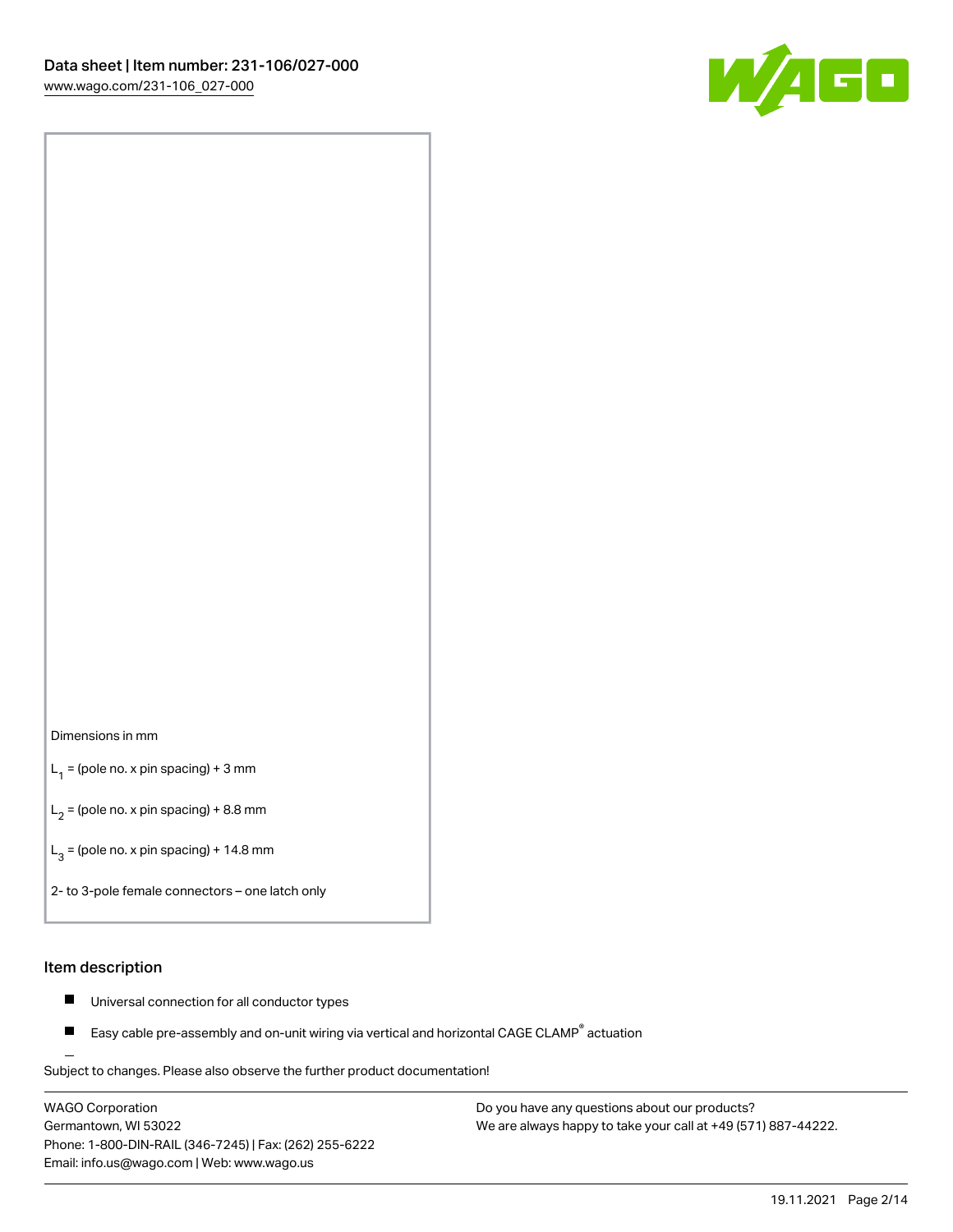W/AGO

- Integrated test ports
- $\blacksquare$ With coding fingers

# Data

# Notes

| Safety information 1 | The MCS-MULTI CONNECTION SYSTEM includes connectors<br>without breaking capacity in accordance with DIN EN 61984. When<br>used as intended, these connectors must not be connected<br>/disconnected when live or under load. The circuit design should<br>ensure header pins, which can be touched, are not live when<br>unmated. |
|----------------------|-----------------------------------------------------------------------------------------------------------------------------------------------------------------------------------------------------------------------------------------------------------------------------------------------------------------------------------|
| Variants:            | Gold-plated or partially gold-plated contact surfaces<br>Other versions (or variants) can be requested from WAGO Sales or<br>configured at https://configurator.wago.com/                                                                                                                                                         |

# Electrical data

### IEC Approvals

| Ratings per                 | IEC/EN 60664-1                                                        |
|-----------------------------|-----------------------------------------------------------------------|
| Rated voltage (III / 3)     | 320 V                                                                 |
| Rated surge voltage (III/3) | 4 <sub>kV</sub>                                                       |
| Rated voltage (III/2)       | 320 V                                                                 |
| Rated surge voltage (III/2) | 4 <sub>k</sub> V                                                      |
| Nominal voltage (II/2)      | 630 V                                                                 |
| Rated surge voltage (II/2)  | 4 <sub>k</sub> V                                                      |
| Rated current               | 16 A                                                                  |
| Legend (ratings)            | $(III / 2)$ $\triangle$ Overvoltage category III / Pollution degree 2 |

### UL Approvals

| Approvals per                  | <b>UL 1059</b> |
|--------------------------------|----------------|
| Rated voltage UL (Use Group B) | 300 V          |
| Rated current UL (Use Group B) | 15 A           |
| Rated voltage UL (Use Group D) | 300 V          |
| Rated current UL (Use Group D) | 10 A           |

## Ratings per UL

| Rated voltage UL 1977 | 600 V  |
|-----------------------|--------|
| Rated current UL 1977 | $\sim$ |

Subject to changes. Please also observe the further product documentation!

| WAGO Corporation                                       | Do you have any questions about our products?                 |
|--------------------------------------------------------|---------------------------------------------------------------|
| Germantown. WI 53022                                   | We are always happy to take your call at +49 (571) 887-44222. |
| Phone: 1-800-DIN-RAIL (346-7245)   Fax: (262) 255-6222 |                                                               |
| Email: info.us@wago.com   Web: www.wago.us             |                                                               |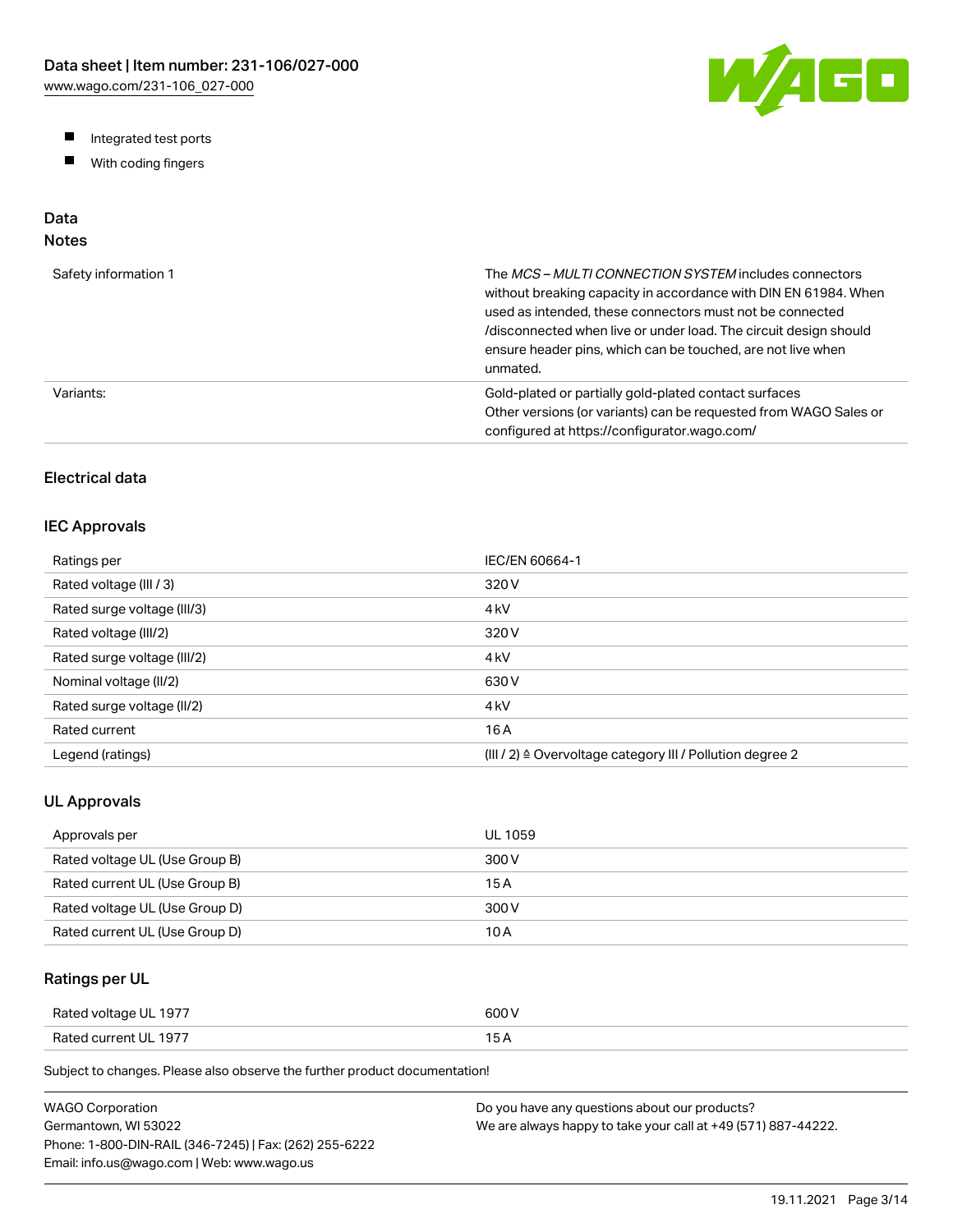

### CSA Approvals

| Approvals per                   | CSA   |
|---------------------------------|-------|
| Rated voltage CSA (Use Group B) | 300 V |
| Rated current CSA (Use Group B) | 15 A  |
| Rated voltage CSA (Use Group D) | 300 V |
| Rated current CSA (Use Group D) | 10 A  |

### Connection data

| Total number of connection points |  |
|-----------------------------------|--|
| Total number of potentials        |  |
| Number of connection types        |  |
| Number of levels                  |  |

### Connection 1

| Connection technology                             | CAGE CLAMP®                            |
|---------------------------------------------------|----------------------------------------|
| Actuation type                                    | Operating tool                         |
| Solid conductor                                   | $0.082.5$ mm <sup>2</sup> / 28  12 AWG |
| Fine-stranded conductor                           | $0.082.5$ mm <sup>2</sup> / 28  12 AWG |
| Fine-stranded conductor; with insulated ferrule   | $0.251.5$ mm <sup>2</sup>              |
| Fine-stranded conductor; with uninsulated ferrule | $0.252.5$ mm <sup>2</sup>              |
| Strip length                                      | 89 mm / 0.31  0.35 inch                |
| Number of poles                                   | 6                                      |
| Conductor entry direction to mating direction     | 0°                                     |

### Physical data

| Pin spacing | 5 mm / 0.197 inch     |
|-------------|-----------------------|
| Width       | 44.8 mm / 1.764 inch  |
| Height      | 14.3 mm / 0.563 inch  |
| Depth       | 26.45 mm / 1.041 inch |

### Mechanical data

| Mounting type           | Mounting flange                         |
|-------------------------|-----------------------------------------|
| Mounting type           | Feed-through mounting<br>Panel mounting |
| with reinforcing strips |                                         |

Subject to changes. Please also observe the further product documentation!

| <b>WAGO Corporation</b>                                | Do you have any questions about our products?                 |
|--------------------------------------------------------|---------------------------------------------------------------|
| Germantown, WI 53022                                   | We are always happy to take your call at +49 (571) 887-44222. |
| Phone: 1-800-DIN-RAIL (346-7245)   Fax: (262) 255-6222 |                                                               |
| Email: info.us@wago.com   Web: www.wago.us             |                                                               |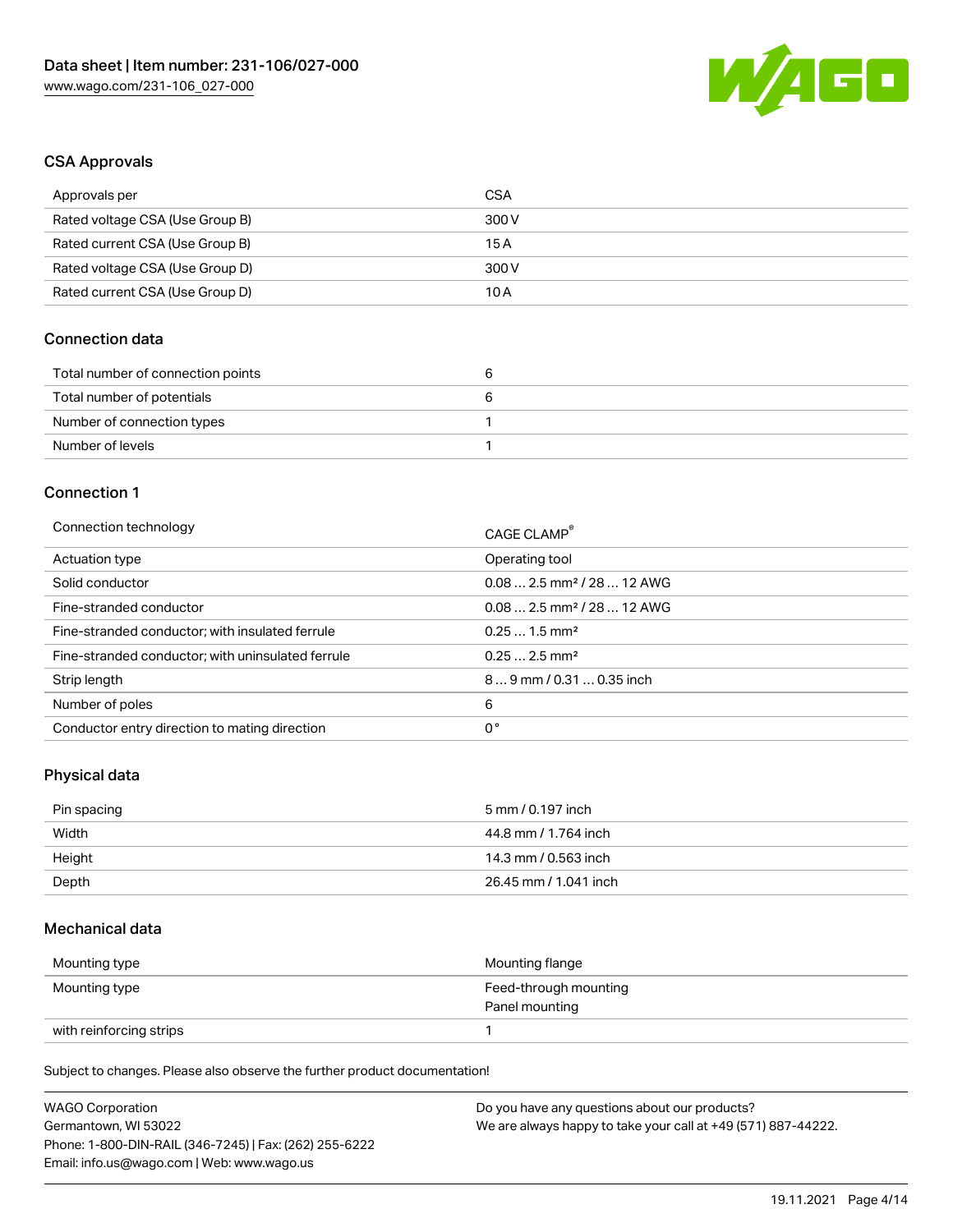

# Plug-in connection

| Contact type (pluggable connector) | Female connector/socket |
|------------------------------------|-------------------------|
| Connector (connection type)        | for conductor           |
| Mismating protection               | No                      |
| Locking of plug-in connection      | Without                 |

## Material data

| Color                       | gray                              |
|-----------------------------|-----------------------------------|
| Material group              |                                   |
| Insulation material         | Polyamide (PA66)                  |
| Flammability class per UL94 | V <sub>0</sub>                    |
| Clamping spring material    | Chrome nickel spring steel (CrNi) |
| Contact material            | Copper alloy                      |
| Contact plating             | tin-plated                        |
| Fire load                   | 0.178MJ                           |
| Weight                      | 11.6g                             |

## Environmental requirements

| Limit temperature range | -60  +85 °C |
|-------------------------|-------------|
|-------------------------|-------------|

## Commercial data

| Product Group         | 3 (Multi Conn. System) |
|-----------------------|------------------------|
| PU (SPU)              | 50 Stück               |
| Packaging type        | box                    |
| Country of origin     | DE                     |
| <b>GTIN</b>           | 4044918360517          |
| Customs tariff number | 8536694040             |

## Approvals / Certificates

### Country specific Approvals

| Logo | Approval                               | Additional Approval Text | Certificate<br>name |
|------|----------------------------------------|--------------------------|---------------------|
|      | CВ<br>DEKRA Certification B.V.         | IEC 61984                | NL-39756            |
|      | <b>CSA</b><br>DEKRA Certification B.V. | C <sub>22.2</sub>        | LR 18677-<br>25     |

Subject to changes. Please also observe the further product documentation!

| <b>WAGO Corporation</b>                                | Do you have any questions about our products?                 |
|--------------------------------------------------------|---------------------------------------------------------------|
| Germantown, WI 53022                                   | We are always happy to take your call at +49 (571) 887-44222. |
| Phone: 1-800-DIN-RAIL (346-7245)   Fax: (262) 255-6222 |                                                               |
| Email: info.us@wago.com   Web: www.wago.us             |                                                               |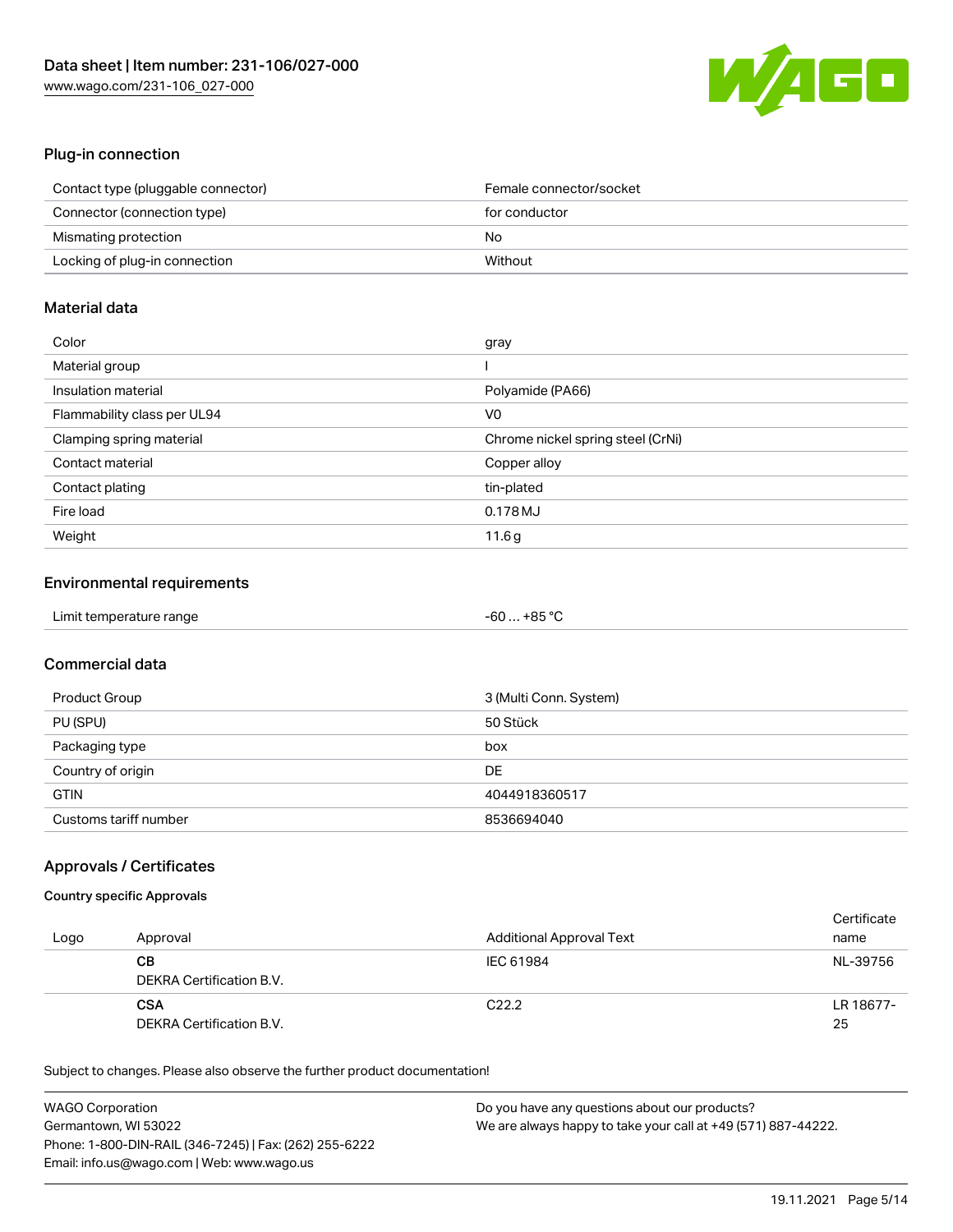



#### Ship Approvals

|                     |                                |                                 | Certificate |
|---------------------|--------------------------------|---------------------------------|-------------|
| Logo                | Approval                       | <b>Additional Approval Text</b> | name        |
| ABS                 | <b>ABS</b>                     | $\qquad \qquad$                 | $19 -$      |
|                     | American Bureau of Shipping    |                                 | HG1869876-  |
|                     |                                |                                 | <b>PDA</b>  |
|                     |                                |                                 |             |
|                     |                                |                                 |             |
|                     | BV                             | IEC 60998                       | 11915/D0    |
|                     | Bureau Veritas S.A.            |                                 | <b>BV</b>   |
|                     |                                |                                 |             |
| <b>BUREAU</b>       |                                |                                 |             |
|                     |                                |                                 |             |
| <b>UL-Approvals</b> |                                |                                 |             |
|                     |                                |                                 | Certificate |
| Logo                | Approval                       | <b>Additional Approval Text</b> | name        |
|                     | UL                             | <b>UL 1059</b>                  | E45172      |
|                     | Underwriters Laboratories Inc. |                                 |             |
|                     |                                |                                 |             |
|                     |                                |                                 |             |
|                     | UR                             | <b>UL 1977</b>                  | E45171      |
|                     |                                |                                 |             |
|                     | Underwriters Laboratories Inc. |                                 |             |
|                     |                                |                                 |             |
|                     |                                |                                 |             |
|                     |                                |                                 |             |

## Counterpart

| <b>ODORS</b> | Item no.231-606<br>Male connector; 6-pole; Pin spacing 5 mm; gray                                              | www.wago.com/231-606         |
|--------------|----------------------------------------------------------------------------------------------------------------|------------------------------|
|              | Item no.231-136/001-000<br>Male header; 6-pole; THT; 1.0 x 1.0 mm solder pin; straight; pin spacing 5 mm; gray | www.wago.com/231-136/001-000 |
|              | Item no.231-436/001-000<br>Male header; 6-pole; THT; 1.0 x 1.0 mm solder pin; angled; pin spacing 5 mm; gray   | www.wago.com/231-436/001-000 |
|              |                                                                                                                |                              |

.<br>Subject to changes. Please also observe the further product documentation!

| WAGO Corporation                                       | Do you have any questions about our products?                 |
|--------------------------------------------------------|---------------------------------------------------------------|
| Germantown, WI 53022                                   | We are always happy to take your call at +49 (571) 887-44222. |
| Phone: 1-800-DIN-RAIL (346-7245)   Fax: (262) 255-6222 |                                                               |
| Email: info.us@wago.com   Web: www.wago.us             |                                                               |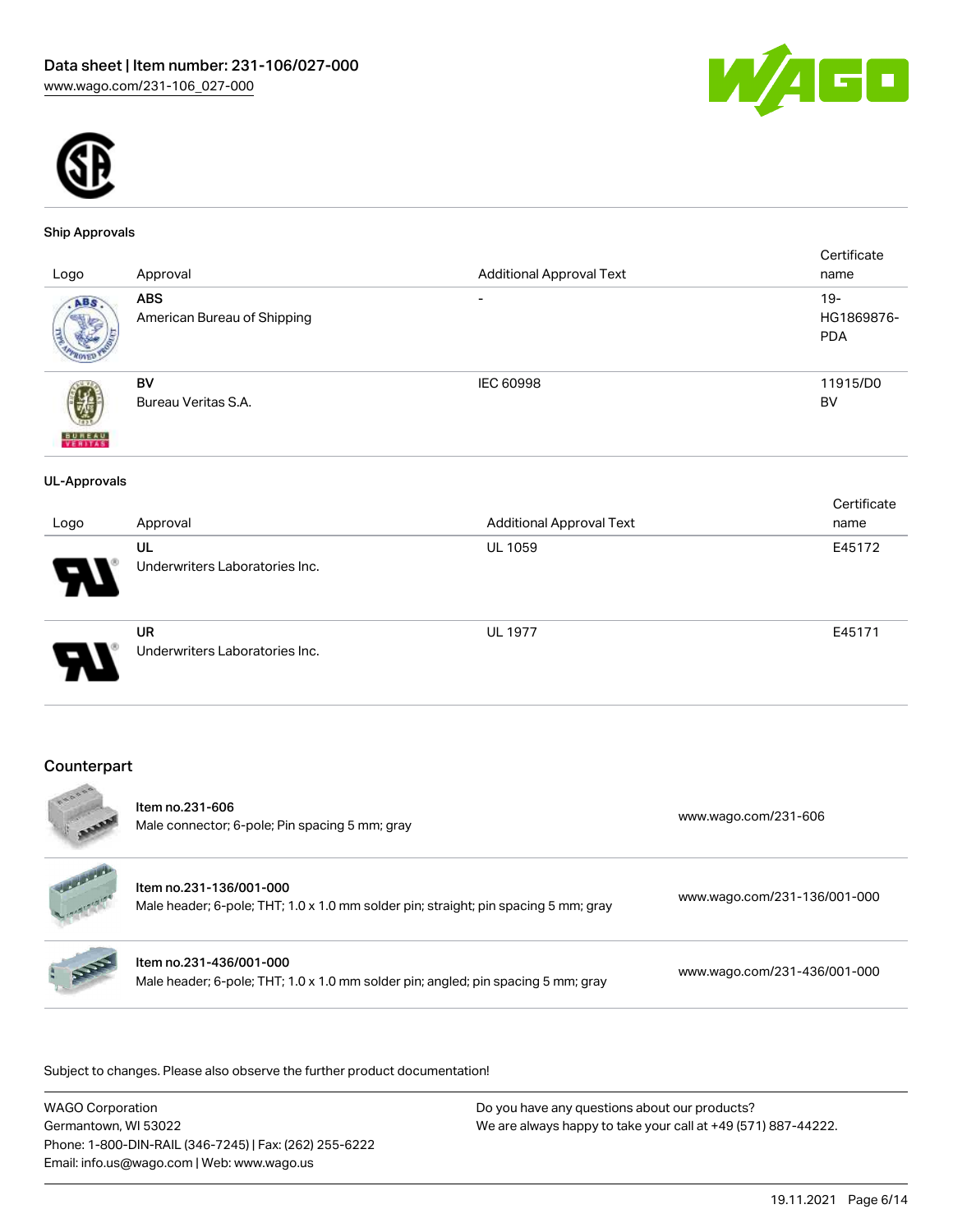

### Optional accessories

| Tools                 |                                                                                                                 |                      |
|-----------------------|-----------------------------------------------------------------------------------------------------------------|----------------------|
| Operating tool        |                                                                                                                 |                      |
|                       | Item no.: 209-130<br>Operating tool; suitable for 264, 280 and 281 Series; 1-way; of insulating material; white | www.wago.com/209-130 |
|                       | Item no.: 209-132<br>Operating tool; for connecting comb-style jumper bar; 2-way; of insulating material        | www.wago.com/209-132 |
|                       | Item no.: 231-159<br>Operating tool; natural                                                                    | www.wago.com/231-159 |
|                       | Item no.: 231-231<br>Combination operating tool; red                                                            | www.wago.com/231-231 |
|                       | Item no.: 231-131<br>Operating tool; made of insulating material; 1-way; loose; white                           | www.wago.com/231-131 |
|                       | Item no.: 231-291<br>Operating tool; made of insulating material; 1-way; loose; red                             | www.wago.com/231-291 |
|                       | Item no.: 280-432<br>Operating tool; made of insulating material; 2-way; white                                  | www.wago.com/280-432 |
|                       | Item no.: 280-434<br>Operating tool; made of insulating material; 4-way                                         | www.wago.com/280-434 |
|                       | Item no.: 280-437<br>Operating tool; made of insulating material; 7-way                                         | www.wago.com/280-437 |
|                       | Item no.: 280-440<br>Operating tool; made of insulating material; 10-way                                        | www.wago.com/280-440 |
|                       | Item no.: 280-435<br>Operating tool; made of insulating material; 5-way; gray                                   | www.wago.com/280-435 |
|                       | Item no.: 280-436<br>Operating tool; made of insulating material; 6-way                                         | www.wago.com/280-436 |
|                       | Item no.: 280-438<br>Operating tool; made of insulating material; 8-way                                         | www.wago.com/280-438 |
|                       | Item no.: 280-433<br>Operating tool; made of insulating material; 3-way                                         | www.wago.com/280-433 |
| <b>Strain relief</b>  |                                                                                                                 |                      |
| Strain relief housing |                                                                                                                 |                      |

Subject to changes. Please also observe the further product documentation!

WAGO Corporation Germantown, WI 53022 Phone: 1-800-DIN-RAIL (346-7245) | Fax: (262) 255-6222 Email: info.us@wago.com | Web: www.wago.us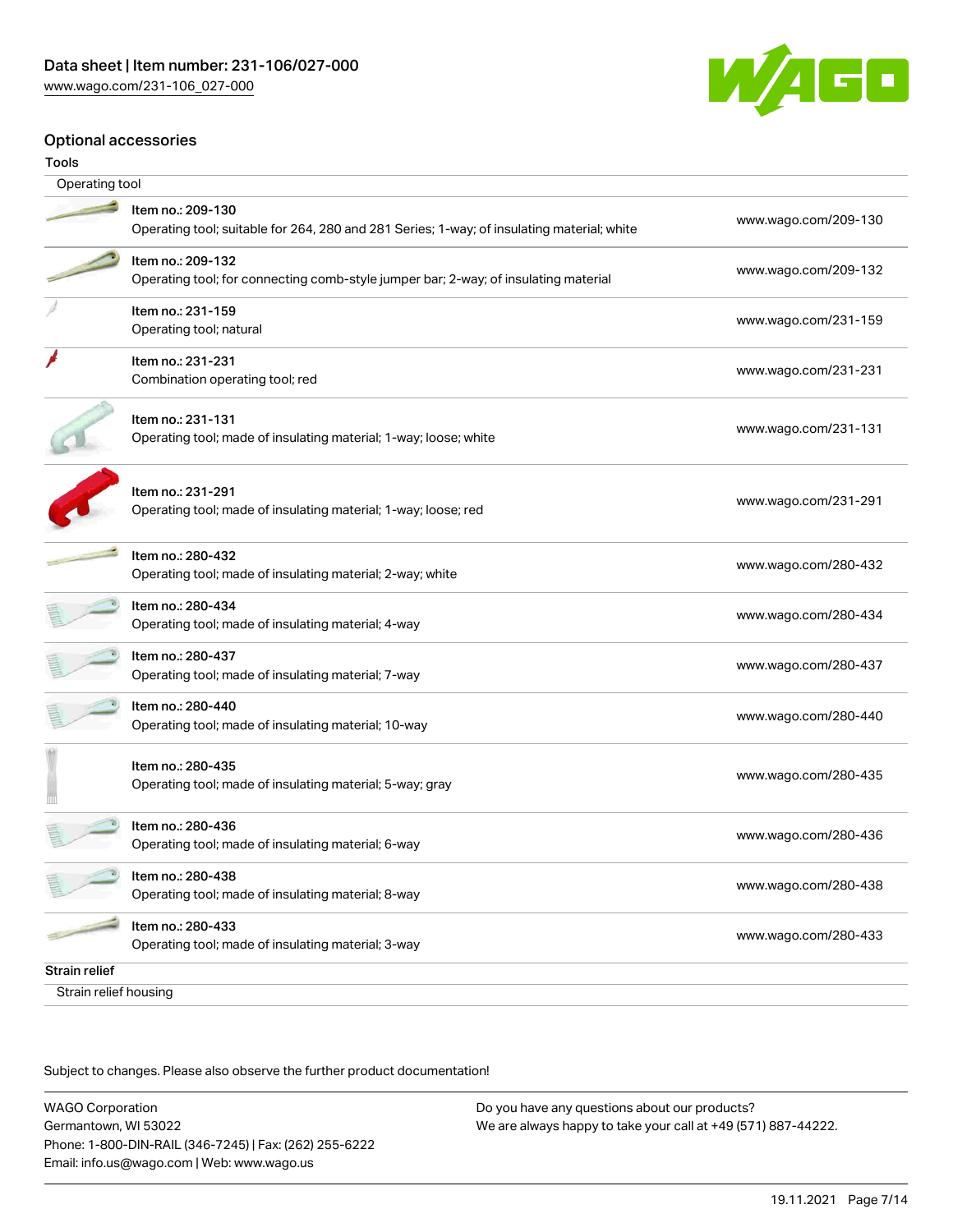[www.wago.com/231-106\\_027-000](http://www.wago.com/231-106_027-000)



[www.wago.com/232-606](http://www.wago.com/232-606)

Item no.: 232-606

| <b>Ferrules</b>                                |                                                                                                                                                                                    |                                                                                                               |                      |
|------------------------------------------------|------------------------------------------------------------------------------------------------------------------------------------------------------------------------------------|---------------------------------------------------------------------------------------------------------------|----------------------|
| Ferrule                                        |                                                                                                                                                                                    |                                                                                                               |                      |
|                                                | Item no.: 216-101<br>Ferrule; Sleeve for 0.5 mm <sup>2</sup> / AWG 22; uninsulated; electro-tin plated; silver-colored                                                             |                                                                                                               | www.wago.com/216-101 |
|                                                | Item no.: 216-104<br>Ferrule; Sleeve for 1.5 mm <sup>2</sup> / AWG 16; uninsulated; electro-tin plated; silver-colored                                                             |                                                                                                               | www.wago.com/216-104 |
|                                                | Item no.: 216-106<br>Ferrule; Sleeve for 2.5 mm <sup>2</sup> / AWG 14; uninsulated; electro-tin plated; silver-colored                                                             |                                                                                                               | www.wago.com/216-106 |
|                                                | Item no.: 216-102<br>Ferrule; Sleeve for 0.75 mm <sup>2</sup> / AWG 20; uninsulated; electro-tin plated; silver-colored                                                            |                                                                                                               | www.wago.com/216-102 |
| Ť.                                             | Item no.: 216-103<br>Ferrule; Sleeve for 1 mm <sup>2</sup> / AWG 18; uninsulated; electro-tin plated                                                                               |                                                                                                               | www.wago.com/216-103 |
|                                                | Item no.: 216-123<br>Ferrule; Sleeve for 1 mm <sup>2</sup> / AWG 18; uninsulated; electro-tin plated; silver-colored                                                               |                                                                                                               | www.wago.com/216-123 |
|                                                | Item no.: 216-122<br>Ferrule; Sleeve for 0.75 mm <sup>2</sup> / AWG 20; uninsulated; electro-tin plated; silver-colored                                                            |                                                                                                               | www.wago.com/216-122 |
| I.                                             | Item no.: 216-124<br>Ferrule; Sleeve for 1.5 mm <sup>2</sup> / AWG 16; uninsulated; electro-tin plated                                                                             |                                                                                                               | www.wago.com/216-124 |
|                                                | Item no.: 216-142<br>Ferrule; Sleeve for 0.75 mm <sup>2</sup> / 18 AWG; uninsulated; electro-tin plated; electrolytic copper; gastight<br>crimped; acc. to DIN 46228, Part 1/08.92 |                                                                                                               | www.wago.com/216-142 |
|                                                | Item no.: 216-132<br>Ferrule; Sleeve for 0.34 mm <sup>2</sup> / AWG 24; uninsulated; electro-tin plated                                                                            |                                                                                                               | www.wago.com/216-132 |
|                                                | Item no.: 216-121<br>Ferrule; Sleeve for 0.5 mm <sup>2</sup> / AWG 22; uninsulated; electro-tin plated; silver-colored                                                             |                                                                                                               | www.wago.com/216-121 |
|                                                | Item no.: 216-143<br>Ferrule; Sleeve for 1 mm <sup>2</sup> / AWG 18; uninsulated; electro-tin plated; electrolytic copper; gastight<br>crimped; acc. to DIN 46228, Part 1/08.92    |                                                                                                               | www.wago.com/216-143 |
|                                                | Item no.: 216-131<br>Ferrule; Sleeve for 0.25 mm <sup>2</sup> / AWG 24; uninsulated; electro-tin plated; silver-colored                                                            |                                                                                                               | www.wago.com/216-131 |
|                                                | Item no.: 216-141<br>Ferrule; Sleeve for 0.5 mm <sup>2</sup> / 20 AWG; uninsulated; electro-tin plated; electrolytic copper; gastight<br>crimped; acc. to DIN 46228, Part 1/08.92  |                                                                                                               | www.wago.com/216-141 |
|                                                | Item no.: 216-152<br>Ferrule; Sleeve for 0.34 mm <sup>2</sup> / AWG 24; uninsulated; electro-tin plated                                                                            |                                                                                                               | www.wago.com/216-152 |
|                                                | Item no.: 216-203<br>Ferrule; Sleeve for 1 mm <sup>2</sup> / AWG 18; insulated; electro-tin plated; red                                                                            |                                                                                                               | www.wago.com/216-203 |
|                                                | Subject to changes. Please also observe the further product documentation!                                                                                                         |                                                                                                               |                      |
| <b>WAGO Corporation</b><br>Cormantown MI 52022 |                                                                                                                                                                                    | Do you have any questions about our products?<br>Mo are always happy to take your call at +40 (571) 887-44222 |                      |

Germantown, WI 53022 Phone: 1-800-DIN-RAIL (346-7245) | Fax: (262) 255-6222 Email: info.us@wago.com | Web: www.wago.us

We are always happy to take your call at +49 (571) 887-44222.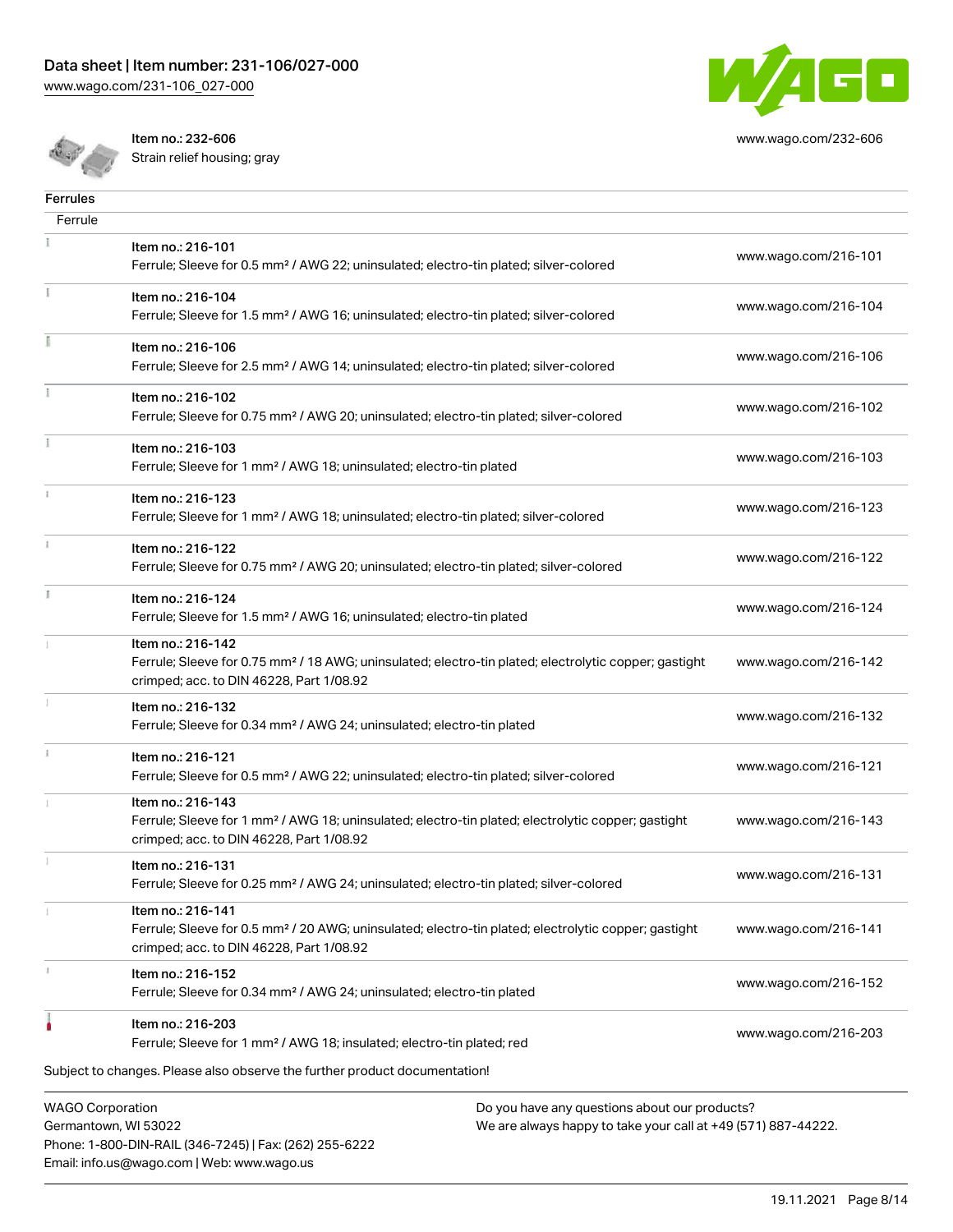# Data sheet | Item number: 231-106/027-000

[www.wago.com/231-106\\_027-000](http://www.wago.com/231-106_027-000)

Email: info.us@wago.com | Web: www.wago.us



|                                                 | Item no.: 216-202<br>Ferrule; Sleeve for 0.75 mm <sup>2</sup> / 18 AWG; insulated; electro-tin plated; gray                                                                                             |                                                                                                                | www.wago.com/216-202 |
|-------------------------------------------------|---------------------------------------------------------------------------------------------------------------------------------------------------------------------------------------------------------|----------------------------------------------------------------------------------------------------------------|----------------------|
|                                                 | Item no.: 216-151<br>Ferrule; Sleeve for 0.25 mm <sup>2</sup> / AWG 24; uninsulated; electro-tin plated                                                                                                 |                                                                                                                | www.wago.com/216-151 |
| ۸                                               | Item no.: 216-204<br>Ferrule; Sleeve for 1.5 mm <sup>2</sup> / AWG 16; insulated; electro-tin plated; black                                                                                             |                                                                                                                | www.wago.com/216-204 |
|                                                 | Item no.: 216-144<br>Ferrule; Sleeve for 1.5 mm <sup>2</sup> / AWG 16; uninsulated; electro-tin plated; electrolytic copper; gastight<br>crimped; acc. to DIN 46228, Part 1/08.92; silver-colored       |                                                                                                                | www.wago.com/216-144 |
|                                                 | Item no.: 216-201<br>Ferrule; Sleeve for 0.5 mm <sup>2</sup> / 20 AWG; insulated; electro-tin plated; white                                                                                             |                                                                                                                | www.wago.com/216-201 |
|                                                 | Item no.: 216-223<br>Ferrule; Sleeve for 1 mm <sup>2</sup> / AWG 18; insulated; electro-tin plated; red                                                                                                 |                                                                                                                | www.wago.com/216-223 |
|                                                 | Item no.: 216-241<br>Ferrule; Sleeve for 0.5 mm <sup>2</sup> / 20 AWG; insulated; electro-tin plated; electrolytic copper; gastight<br>crimped; acc. to DIN 46228, Part 4/09.90; white                  |                                                                                                                | www.wago.com/216-241 |
|                                                 | Item no.: 216-242<br>Ferrule; Sleeve for 0.75 mm <sup>2</sup> / 18 AWG; insulated; electro-tin plated; electrolytic copper; gastight<br>crimped; acc. to DIN 46228, Part 4/09.90; gray                  |                                                                                                                | www.wago.com/216-242 |
|                                                 | Item no.: 216-222<br>Ferrule; Sleeve for 0.75 mm <sup>2</sup> / 18 AWG; insulated; electro-tin plated; gray                                                                                             |                                                                                                                | www.wago.com/216-222 |
|                                                 | Item no.: 216-221<br>Ferrule; Sleeve for 0.5 mm <sup>2</sup> / 20 AWG; insulated; electro-tin plated; white                                                                                             |                                                                                                                | www.wago.com/216-221 |
|                                                 | Item no.: 216-224<br>Ferrule; Sleeve for 1.5 mm <sup>2</sup> / AWG 16; insulated; electro-tin plated; black                                                                                             |                                                                                                                | www.wago.com/216-224 |
|                                                 | Item no.: 216-243<br>Ferrule; Sleeve for 1 mm <sup>2</sup> / AWG 18; insulated; electro-tin plated; electrolytic copper; gastight crimped; www.wago.com/216-243<br>acc. to DIN 46228, Part 4/09.90; red |                                                                                                                |                      |
|                                                 | Item no.: 216-244<br>Ferrule; Sleeve for 1.5 mm <sup>2</sup> / AWG 16; insulated; electro-tin plated; electrolytic copper; gastight<br>crimped; acc. to DIN 46228, Part 4/09.90; black                  |                                                                                                                | www.wago.com/216-244 |
| ٠                                               | Item no.: 216-263<br>Ferrule; Sleeve for 1 mm <sup>2</sup> / AWG 18; insulated; electro-tin plated; electrolytic copper; gastight crimped; www.wago.com/216-263<br>acc. to DIN 46228, Part 4/09.90; red |                                                                                                                |                      |
| 1                                               | Item no.: 216-264<br>Ferrule; Sleeve for 1.5 mm <sup>2</sup> / AWG 16; insulated; electro-tin plated; electrolytic copper; gastight<br>crimped; acc. to DIN 46228, Part 4/09.90; black                  |                                                                                                                | www.wago.com/216-264 |
| ۸                                               | Item no.: 216-284<br>Ferrule; Sleeve for 1.5 mm <sup>2</sup> / AWG 16; insulated; electro-tin plated; electrolytic copper; gastight<br>crimped; acc. to DIN 46228, Part 4/09.90; black                  |                                                                                                                | www.wago.com/216-284 |
|                                                 | Item no.: 216-262<br>Ferrule; Sleeve for 0.75 mm <sup>2</sup> / 18 AWG; insulated; electro-tin plated; electrolytic copper; gastight                                                                    |                                                                                                                | www.wago.com/216-262 |
|                                                 | Subject to changes. Please also observe the further product documentation!                                                                                                                              |                                                                                                                |                      |
| <b>WAGO Corporation</b><br>Germantown, WI 53022 | Phone: 1-800-DIN-RAIL (346-7245)   Fax: (262) 255-6222                                                                                                                                                  | Do you have any questions about our products?<br>We are always happy to take your call at +49 (571) 887-44222. |                      |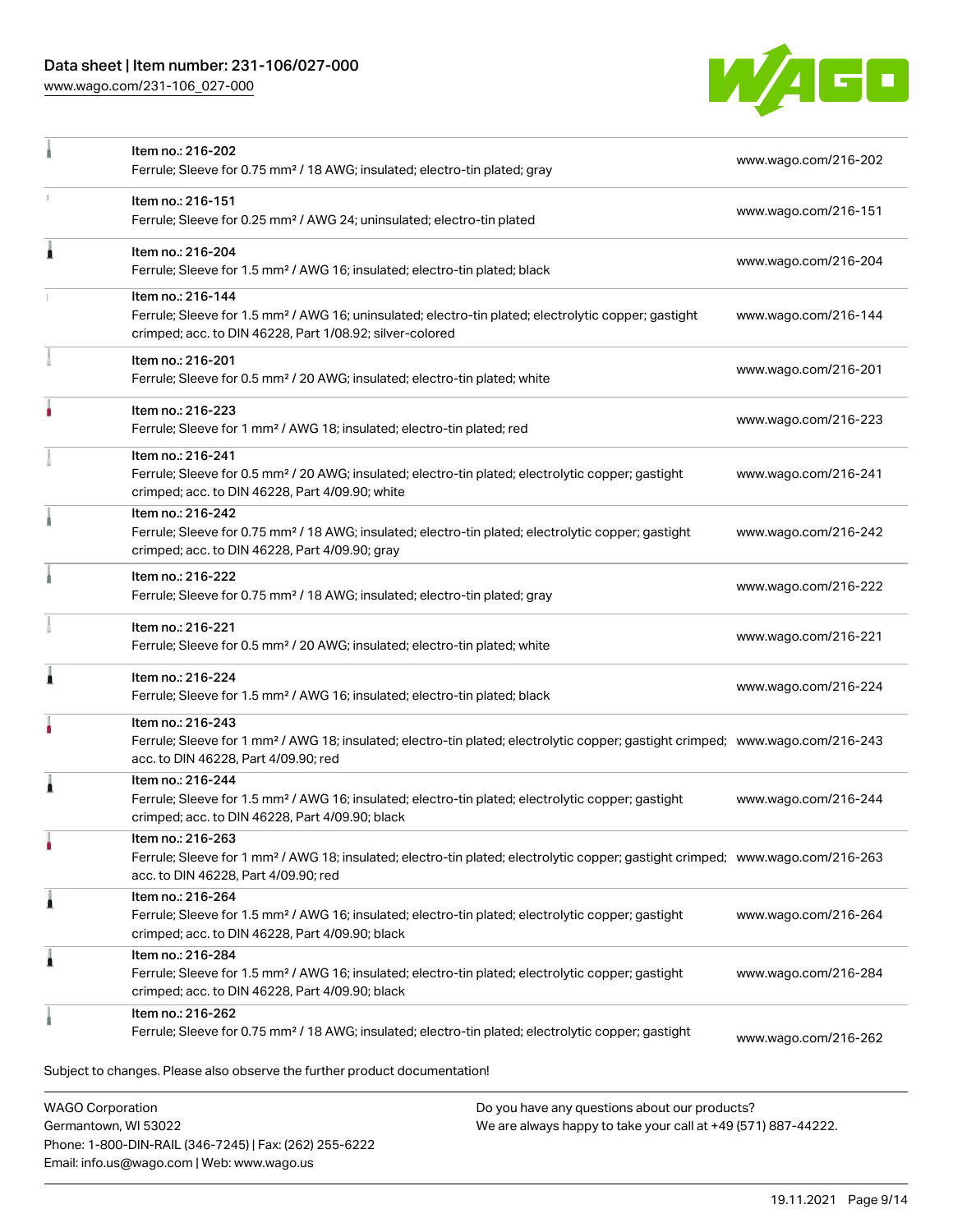[www.wago.com/231-106\\_027-000](http://www.wago.com/231-106_027-000)



crimped; acc. to DIN 46228, Part 4/09.90; gray

|                            | Item no.: 216-301<br>Ferrule; Sleeve for 0.25 mm <sup>2</sup> / AWG 24; insulated; electro-tin plated; yellow                                                                                   | www.wago.com/216-301             |
|----------------------------|-------------------------------------------------------------------------------------------------------------------------------------------------------------------------------------------------|----------------------------------|
|                            | Item no.: 216-321<br>Ferrule; Sleeve for 0.25 mm <sup>2</sup> / AWG 24; insulated; electro-tin plated; yellow                                                                                   | www.wago.com/216-321             |
|                            | Item no.: 216-322<br>Ferrule; Sleeve for 0.34 mm <sup>2</sup> / 22 AWG; insulated; electro-tin plated; green                                                                                    | www.wago.com/216-322             |
|                            | Item no.: 216-302<br>Ferrule; Sleeve for 0.34 mm <sup>2</sup> / 22 AWG; insulated; electro-tin plated; green                                                                                    | www.wago.com/216-302             |
| <b>Testing accessories</b> |                                                                                                                                                                                                 |                                  |
| Testing accessories        |                                                                                                                                                                                                 |                                  |
|                            | Item no.: 210-136<br>Test plug; 2 mm Ø; with 500 mm cable                                                                                                                                       | www.wago.com/210-136             |
|                            | Item no.: 231-661<br>Test plugs for female connectors; for 5 mm and 5.08 mm pin spacing; 2,50 mm <sup>2</sup> ; light gray                                                                      | www.wago.com/231-661             |
| Jumpers                    |                                                                                                                                                                                                 |                                  |
| Jumper                     |                                                                                                                                                                                                 |                                  |
|                            | Item no.: 231-905<br>Jumper; for conductor entry; 5-way; insulated; gray                                                                                                                        | www.wago.com/231-905             |
|                            | Item no.: 231-903<br>Jumper; for conductor entry; 3-way; insulated; gray                                                                                                                        | www.wago.com/231-903             |
|                            | Item no.: 231-907<br>Jumper; for conductor entry; 7-way; insulated; gray                                                                                                                        | www.wago.com/231-907             |
|                            | Item no.: 231-910<br>Jumper; for conductor entry; 10-way; insulated; gray                                                                                                                       | www.wago.com/231-910             |
|                            | Item no.: 231-902<br>Jumper; for conductor entry; 2-way; insulated; gray                                                                                                                        | www.wago.com/231-902             |
| Marking accessories        |                                                                                                                                                                                                 |                                  |
| Marking strip              |                                                                                                                                                                                                 |                                  |
|                            | Item no.: 210-331/500-103                                                                                                                                                                       |                                  |
|                            | Marking strips; as a DIN A4 sheet; MARKED; 1-12 (300x); Height of marker strip: 2.3 mm/0.091 in; Strip<br>length 182 mm; Horizontal marking; Self-adhesive; white                               | www.wago.com/210-331<br>/500-103 |
|                            | Item no.: 210-331/500-104<br>Marking strips; as a DIN A4 sheet; MARKED; 13-24 (300x); Height of marker strip: 2.3 mm/0.091 in; Strip<br>length 182 mm; Horizontal marking; Self-adhesive; white | www.wago.com/210-331<br>/500-104 |

Subject to changes. Please also observe the further product documentation!

WAGO Corporation Germantown, WI 53022 Phone: 1-800-DIN-RAIL (346-7245) | Fax: (262) 255-6222 Email: info.us@wago.com | Web: www.wago.us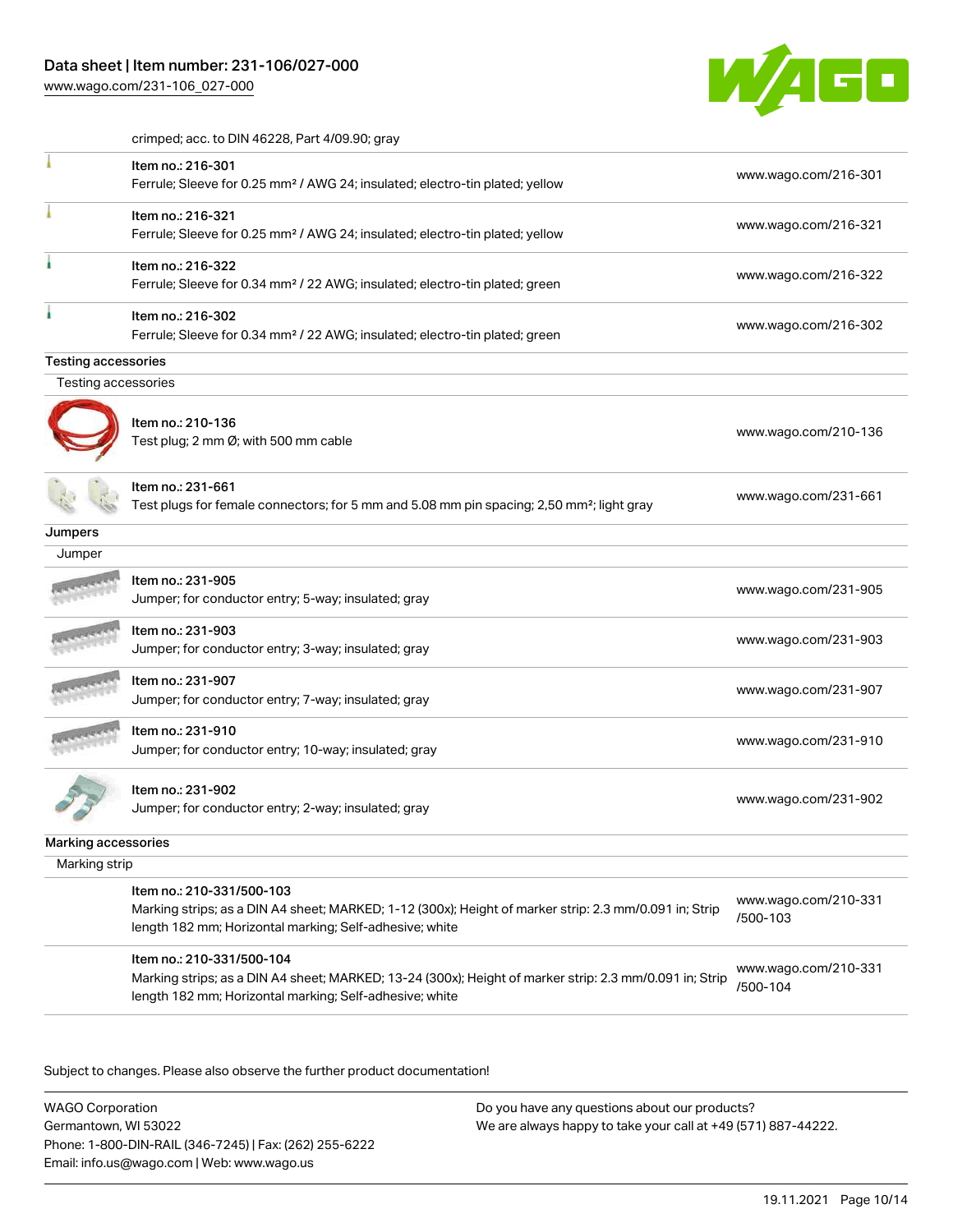

|                               | Item no.: 210-332/500-202                                                                                                                             |            |                      |                      |  |  |  |
|-------------------------------|-------------------------------------------------------------------------------------------------------------------------------------------------------|------------|----------------------|----------------------|--|--|--|
|                               | Marking strips; as a DIN A4 sheet; MARKED; 1-16 (160x); Height of marker strip: 3 mm; Strip length 182                                                |            | /500-202             | www.wago.com/210-332 |  |  |  |
|                               | mm; Horizontal marking; Self-adhesive; white                                                                                                          |            |                      |                      |  |  |  |
|                               | Item no.: 210-332/500-206                                                                                                                             |            |                      |                      |  |  |  |
|                               | Marking strips; as a DIN A4 sheet; MARKED; 33-48 (160x); Height of marker strip: 3 mm; Strip length                                                   |            |                      | www.wago.com/210-332 |  |  |  |
|                               | 182 mm; Horizontal marking; Self-adhesive; white                                                                                                      |            | /500-206             |                      |  |  |  |
|                               | Item no.: 210-332/500-205                                                                                                                             |            |                      | www.wago.com/210-332 |  |  |  |
|                               | Marking strips; as a DIN A4 sheet; MARKED; 1-32 (80x); Height of marker strip: 3 mm; Strip length 182<br>mm; Horizontal marking; Self-adhesive; white |            | /500-205             |                      |  |  |  |
|                               | Item no.: 210-332/500-204                                                                                                                             |            |                      | www.wago.com/210-332 |  |  |  |
|                               | Marking strips; as a DIN A4 sheet; MARKED; 17-32 (160x); Height of marker strip: 3 mm; Strip length                                                   |            | /500-204             |                      |  |  |  |
|                               | 182 mm; Horizontal marking; Self-adhesive; white                                                                                                      |            |                      |                      |  |  |  |
| Insulations stops             |                                                                                                                                                       |            |                      |                      |  |  |  |
| Insulation stop               |                                                                                                                                                       |            |                      |                      |  |  |  |
|                               | Item no.: 231-672                                                                                                                                     |            |                      |                      |  |  |  |
|                               | Insulation stop; 0.75 - 1 mm <sup>2</sup> ; dark gray                                                                                                 |            |                      | www.wago.com/231-672 |  |  |  |
|                               |                                                                                                                                                       |            |                      |                      |  |  |  |
|                               | Item no.: 231-670                                                                                                                                     |            |                      |                      |  |  |  |
|                               | Insulation stop; 0.08-0.2 mm <sup>2</sup> / 0.2 mm <sup>2</sup> "s"; white                                                                            |            |                      | www.wago.com/231-670 |  |  |  |
|                               |                                                                                                                                                       |            |                      |                      |  |  |  |
|                               |                                                                                                                                                       |            |                      |                      |  |  |  |
|                               | Item no.: 231-671                                                                                                                                     |            |                      | www.wago.com/231-671 |  |  |  |
|                               | Insulation stop; 0.25 - 0.5 mm <sup>2</sup> ; light gray                                                                                              |            |                      |                      |  |  |  |
| Cover                         |                                                                                                                                                       |            |                      |                      |  |  |  |
| Cover                         |                                                                                                                                                       |            |                      |                      |  |  |  |
|                               | Item no.: 231-668                                                                                                                                     |            |                      |                      |  |  |  |
|                               | Lockout caps; for covering unused clamping units; gray                                                                                                |            | www.wago.com/231-668 |                      |  |  |  |
|                               |                                                                                                                                                       |            |                      |                      |  |  |  |
| <b>Downloads</b>              |                                                                                                                                                       |            |                      |                      |  |  |  |
| Documentation                 |                                                                                                                                                       |            |                      |                      |  |  |  |
| <b>Additional Information</b> |                                                                                                                                                       |            |                      |                      |  |  |  |
| <b>Technical explanations</b> |                                                                                                                                                       | 2019 Apr 3 | pdf                  | Download             |  |  |  |
|                               |                                                                                                                                                       |            | 2.0 MB               |                      |  |  |  |
|                               |                                                                                                                                                       |            |                      |                      |  |  |  |
| <b>CAD files</b>              |                                                                                                                                                       |            |                      |                      |  |  |  |
| <b>CAE</b> data               |                                                                                                                                                       |            |                      |                      |  |  |  |
|                               | EPLAN Data Portal 231-106/027-000                                                                                                                     |            |                      |                      |  |  |  |
|                               | Subject to changes. Please also observe the further product documentation!                                                                            |            |                      |                      |  |  |  |
|                               |                                                                                                                                                       |            |                      |                      |  |  |  |

WAGO Corporation Germantown, WI 53022 Phone: 1-800-DIN-RAIL (346-7245) | Fax: (262) 255-6222 Email: info.us@wago.com | Web: www.wago.us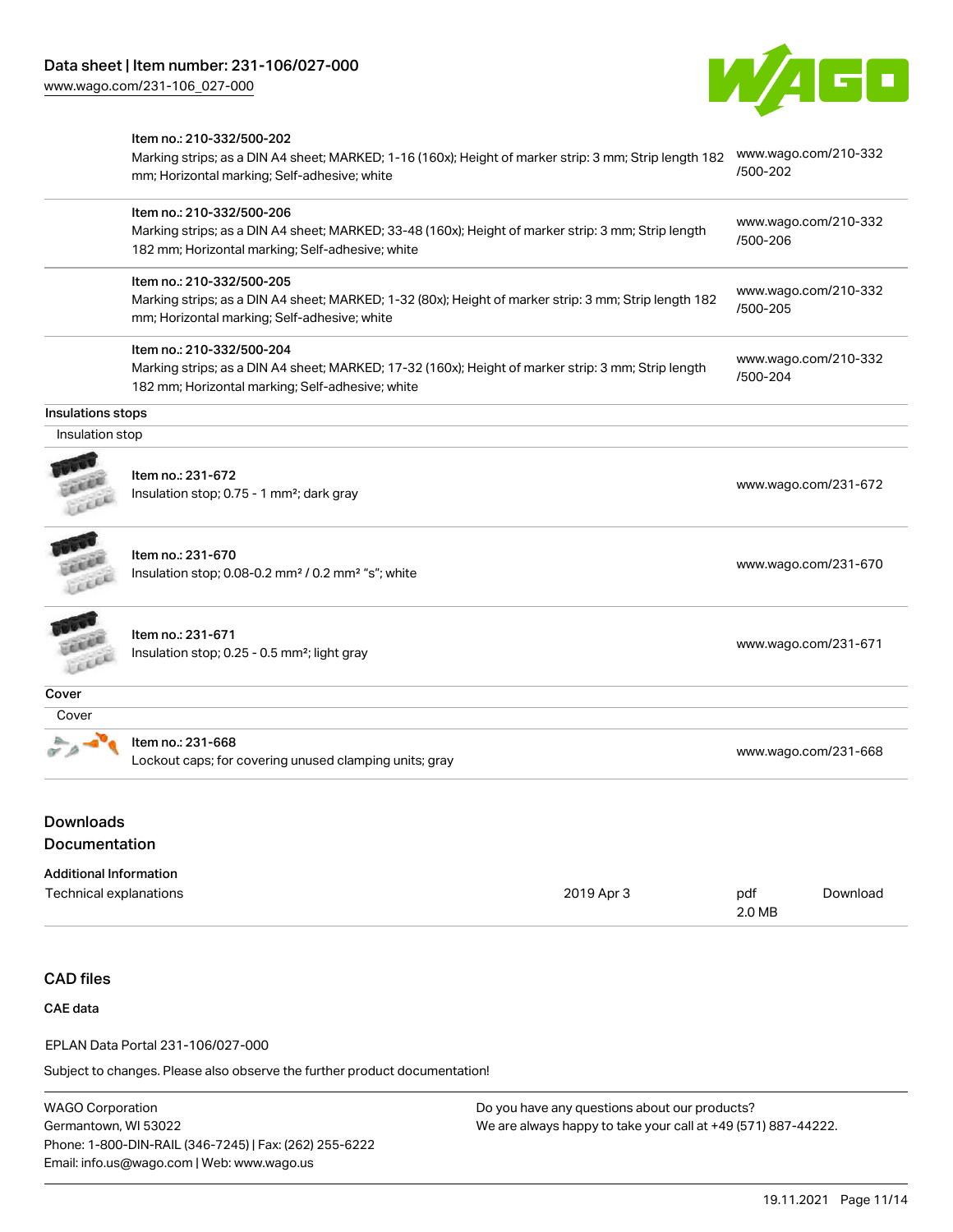

|                                            | <b>URL</b> | Download |
|--------------------------------------------|------------|----------|
| <b>URL</b><br>ZUKEN Portal 231-106/027-000 |            | Download |
| EPLAN Data Portal 231-106/027-000          | <b>URL</b> | Download |
| CAD data                                   |            |          |
| 2D/3D Models 231-106/027-000               | URL        | Download |
| <b>Environmental Product Compliance</b>    |            |          |
| <b>Compliance Search</b>                   |            |          |

| Environmental Product Compliance 231-106/027-000                                                        | URL | Download |
|---------------------------------------------------------------------------------------------------------|-----|----------|
| 1-conductor female connector; CAGE CLAMP <sup>®</sup> ; 2.5 mm <sup>2</sup> ; Pin spacing 5 mm; 6-pole; |     |          |
| clamping collar; 2,50 mm <sup>2</sup> ; gray                                                            |     |          |

## Installation Notes



Inserting a conductor via 3.5 mm screwdriver – CAGE CLAMP® actuation parallel to conductor entry.



Inserting a conductor via 3.5 mm screwdriver – CAGE CLAMP® actuation perpendicular to conductor entry.



Inserting a conductor into CAGE CLAMP® unit via operating lever (231-291).

Subject to changes. Please also observe the further product documentation!

WAGO Corporation Germantown, WI 53022 Phone: 1-800-DIN-RAIL (346-7245) | Fax: (262) 255-6222 Email: info.us@wago.com | Web: www.wago.us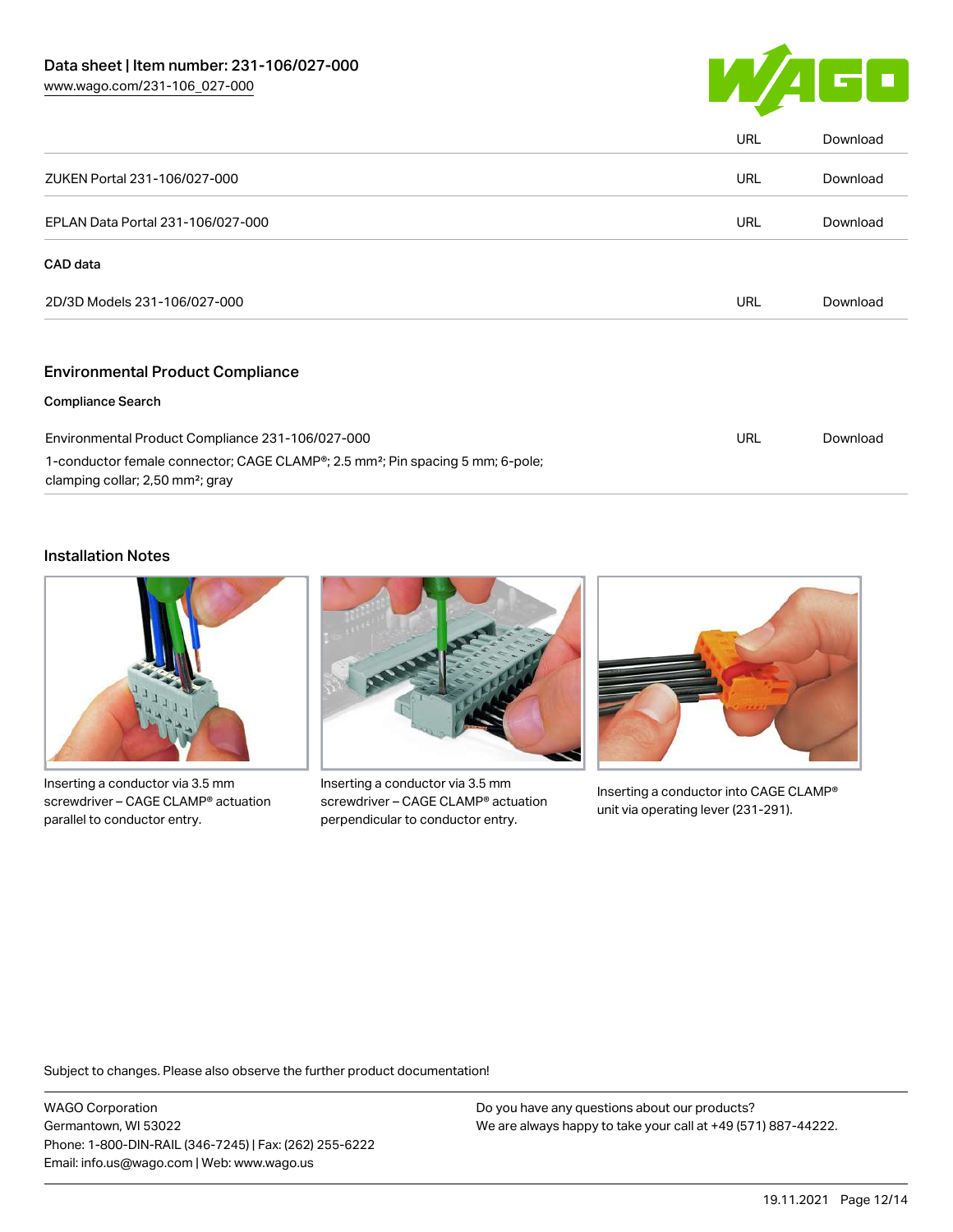



Inserting a conductor via operating tool.



Coding a female connector by removing coding finger(s).



Testing – female connector with CAGE CLAMP®

Integrated test ports for testing perpendicular to conductor entry via 2 or 2.3 mm Ø test plug

### Installation

Subject to changes. Please also observe the further product documentation!

WAGO Corporation Germantown, WI 53022 Phone: 1-800-DIN-RAIL (346-7245) | Fax: (262) 255-6222 Email: info.us@wago.com | Web: www.wago.us